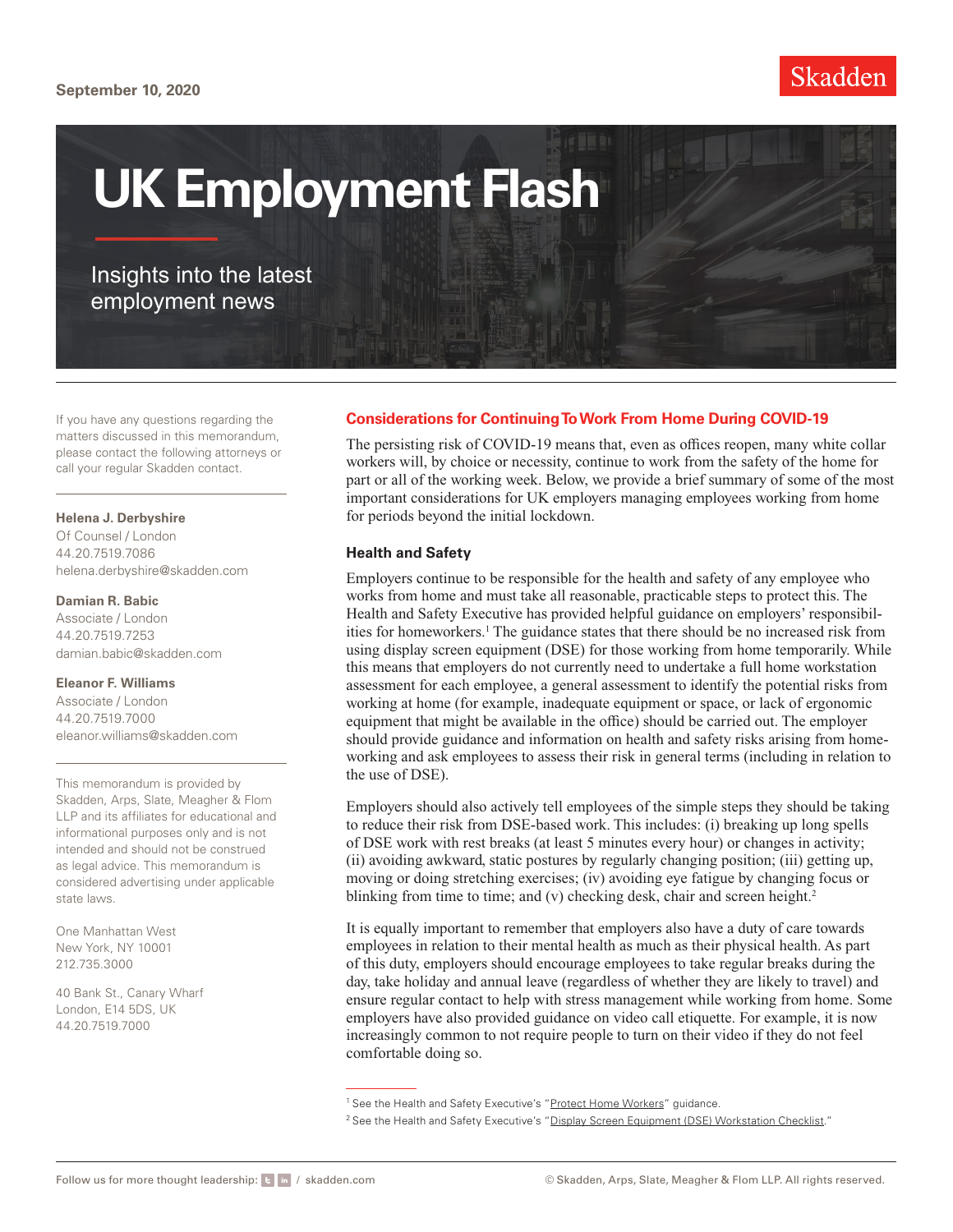# **UK Employment Flash**

### **Security**

Working from home presents new challenges for security and confidentiality. Employees should be reminded to keep both hard copy and soft copy information safe when working from home. Some employers may consider arranging for periodic collection of hard copy materials in order to ensure that they are properly disposed of. To protect soft copy information, it is important to remind employees of the need to use effective access controls such as strong passwords and multifactor authentication for devices such as phones and laptops.

Aside from the security of hard and soft copy information, there is also a potential issue of security with regard to new platforms and software used to facilitate working from home. It is important that employers conduct a thorough review of the privacy and security features of the services that employees are expected to use and ensure that employees use the latest versions of any software providing such services.

Many data protection regulators, including the UK's Information Commissioner's Office and Ireland's Data Protection Commission, have published guidance to aid employers and employees in protecting confidential information, including personal data.<sup>3</sup> Employers are well advised to review their data protection, computer use and confidentiality policies to ensure that they adequately anticipate the additional risks of working from home.

# **Working Abroad**

The ability to work remotely may encourage some employees to consider working abroad. While short periods working abroad are unlikely to be problematic for employers, longer periods could create tax risks such as employees becoming tax residents in other countries or potentially creating a taxable presence of the employer in another jurisdiction.

In addition to the tax risks, there may be immigration implications connected with living and working abroad. This is not only a concern with regard to the country that the employee is working from remotely but could also affect an employee's ability to apply for resident status or even citizenship in the UK. While immigration concerns do not currently apply to UK or European Economic Area (EEA) citizens working within those jurisdictions — they have the right to live and work in the UK and in any EEA country — this may change following 31 December 2020, when the Brexit implementation period is set to end.

Employees may also start to benefit from local employment protections if they have lived and worked in a foreign jurisdiction for long enough. This could affect basic employment rights such as minimum pay, termination rights and holiday entitlement.

If the employee is undertaking work in a regulated industry, there may also be regulatory implications for the employer arising from an employee undertaking work on a medium- or long-term basis in another jurisdiction.

Finally, an employee could travel to work remotely from a country with no quarantine restrictions imposed against it by the UK government, only for that to change with short notice. While a quarantine is unlikely to be problematic for employees who can carry out their roles effectively from home, the potential for an additional two-week quarantine period should be factored into any anticipated return date. The potential for further lockdowns should also not be discounted and could significantly increase the time an employee spends abroad.

In light of the above risks, it is important to have a system to record any overseas remote working and require employees to obtain prior authorization before doing so. Ideally, an employer should have a written arrangement addressing the above risks with the employee who is seeking to work abroad. For example, the arrangement could make clear that the employee will be responsible for any additional taxes that arise from working overseas. A relatively simple way of managing the risks is also to ensure that employees are allowed to work from abroad only for short, restricted periods with a documented return date.

# **Special Cases**

Where individual employees raise working from home issues that are specific to their circumstances — for example the need for reasonable adjustments if they have a disability or an adjusted work pattern because of child care commitments —the usual considerations and processes will apply to ensure a company is complying with its obligations under the Equality Act 2010.

# **Expenses**

Certain business expenses are tax-deductible for the employer and nontaxable for the employee, including home office expenses such as home office equipment and stationery. Employers will, however, need to take care to ensure that the way in which office expenses are met limits any tax exposure for them or their employees. In many instances, costs should be borne directly by the company rather than paid by the employee and then reimbursed (for example, printer cartridges, paper, mobile phone bills), and private use by employees of certain employer-provided equipment should be limited, where possible.

<sup>&</sup>lt;sup>3</sup> See UK Information Commissioner's Office's "Data Protection and Working [From Home: What You Need to Know](https://ico.org.uk/for-organisations/working-from-home)"; Ireland Data Protection Commission's '[Protecting Personal Data When Working Remotely"](https://www.dataprotection.ie/en/protecting-personal-data-when-working-remotely-0) and "Data Protection Tips [for Video-Conferencing](https://dataprotection.ie/en/news-media/blogs/data-protection-tips-video-conferencing).